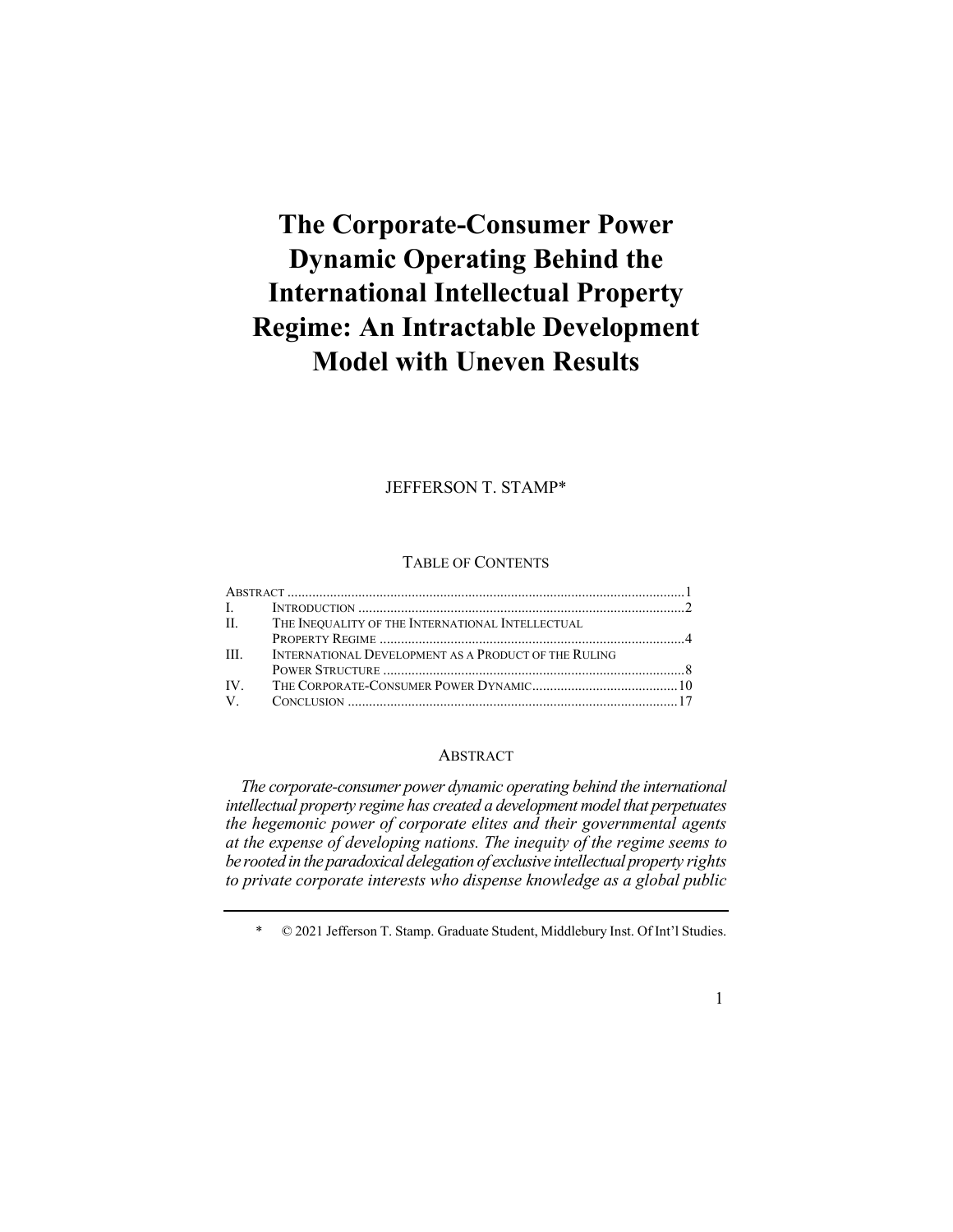*good. However, the inequality actually begins with the inception of knowledge itself and is the consequence of natural exclusivity over one's own thoughts and creations, including how those ideas are conveyed to the public sphere. The freedom to pool individual ideas and resources into corporate structures, combined with the propagation of consumerism, has led to remarkable innovations, but it has also facilitated the concentration of corporate power and the projection of that power abroad. Propelled by this power dynamic, multinational corporations have successfully lobbied for the international restriction of knowledge as a global public good, model. Nevertheless, an understanding of how the corporate-consumer dynamic operates can help advance potential solutions to address the inequities, while at the same time retaining the beneficial aspects of consistent with public works projects, a new corporate ethic may begin to acknowledge sustainable development goals and embrace a more equitable thereby frustrating attempts to promote a more equitable development the regime. By fostering an enlightened global citizenship that is more distribution of global public goods over the long term.* 

#### I. INTRODUCTION

 International regimes are the pervading sets of "norms, rules and decision-making procedures" that have developed in international relations around global ideals, $<sup>1</sup>$  such as free trade, environmental protection, and</sup> non-proliferation. Regimes help to mitigate the anarchical world system by developing standards of behavior, including the rights and obligations of states, and also by institutionalizing the practices and expectations of the global community. The ultimate stage of an international regime is the codification of decision-making behavior that advances an international regulatory scheme of governance.

 In the domain of intellectual property, the World Intellectual Property Organization ("WIPO") facilitates the interaction of member states and of all."2 WIPO has encouraged global governance through a rules-based organization.<sup>3</sup> The pinnacle of the negotiations to establish international private enterprise to incentivize "innovation and creativity for the benefit regime that is negotiated at various levels within or in connection with the intellectual property enforcement was the 1994 World Trade Organization

 1. Stephen D. Krasner, *Structural Causes and Regime Consequences: Regimes as Intervening Variables*, 36 INT'L REGIMES 185, 186 (1983).

<sup>2.</sup> *Inside WIPO*, WIPO, [https://www.wipo.int/about-wipo/en/](https://www.wipo.int/about-wipo/en) [<https://perma.cc>/ S739-JVGP].

 3. *See Policy*, WIPO, [https://www.wipo.int/policy/en/](https://www.wipo.int/policy/en) [[https://perma.cc/R4EZ-UJXX\]](https://perma.cc/R4EZ-UJXX).

<sup>2</sup>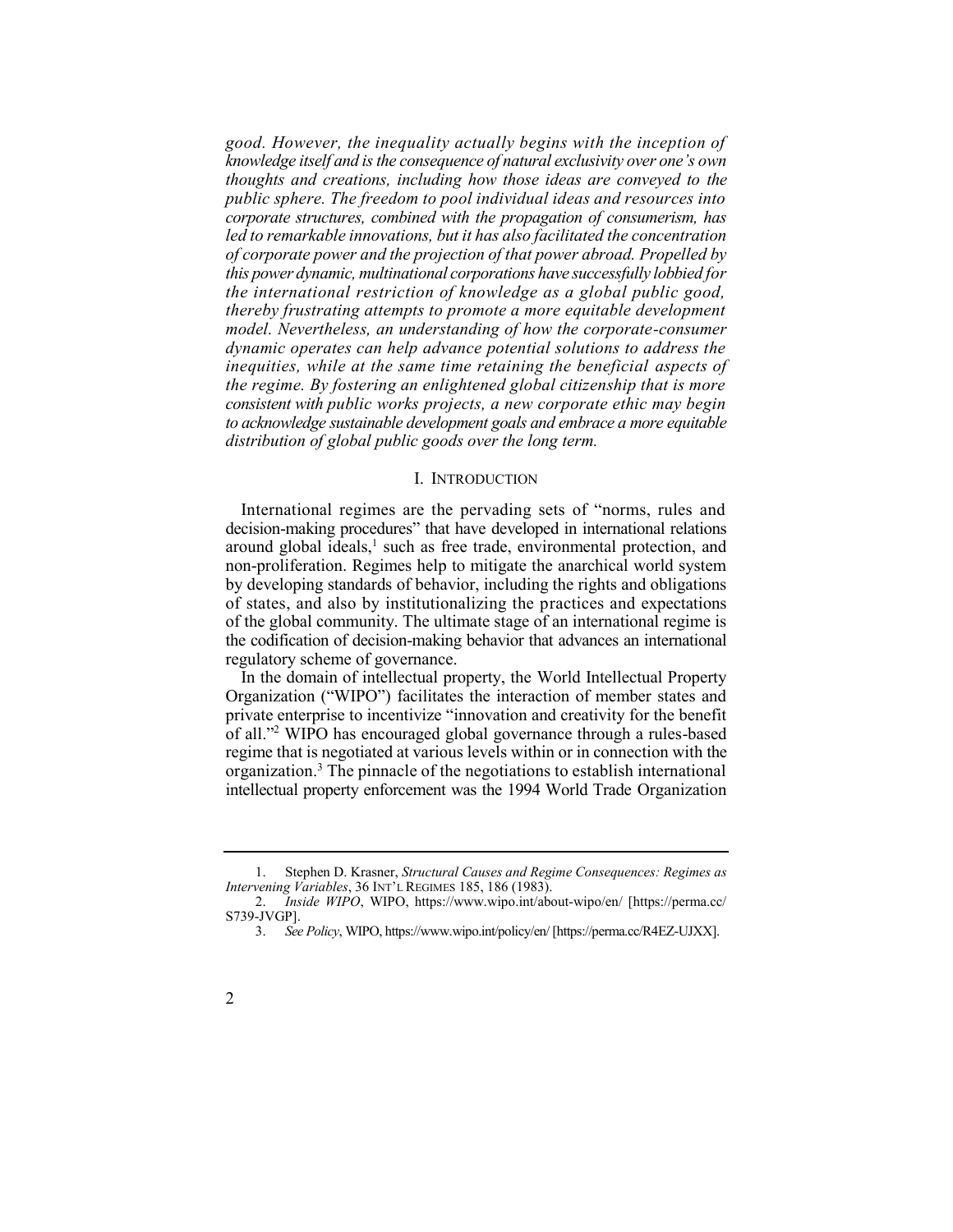("WTO") deal on Trade-Related Aspects of Intellectual Property Rights ("TRIPS").<sup>4</sup>

 global community on the best practices of IP law enforcement.5 As piracy crimes."6 The agenda addressed issues pertaining to transnational perspectives."7 On the IP Crime Conference website, a promotional The international intellectual property regime is furthered by educating the explained in the Interpol media guide for the 2019 International Law Enforcement and IP Crime Conference: "This international event brings together police, customs, regulatory agencies and private sector IP crime investigators to share and develop best practices to combat counterfeiting and organized crime, trafficking of illicit goods, enforcement strategies, cybercrime, and case studies from both law enforcement and "industry video pans the entrance hall and arrives at an elongated reception table lined with multi-colored flags representing more than eighty countries. $8$ 

 Although the ascendancy of the international intellectual property regime is a relatively recent phenomenon in global affairs, the regime's ascent is the result of a corporate-consumer power dynamic which has developed over the last two centuries. Since the mid-nineteenth century, corporations have: (1) pooled capital investments into limited liability business entities to expand capacity; (2) attained legal recognition of corporate personhood with Constitutional rights to property, free speech, and public policy advocacy; exclusive intellectual property rights.<sup>9</sup> The corporate playbook thus (3) increased their capital accumulation from a massive consumer base in the United States; and (4) consolidated their power through the marketing of includes promoting and utilizing intellectual property laws to convert the global public good of knowledge into privately controlled commodities,



 4. TRIPS: Agreement on Trade-Related Aspects of Intellectual Property Rights, Apr. 15, 1994, Marrakesh Agreement Establishing the World Trade Organization, Annex 1C, 1869 U.N.T.S. 299, 33 I.L.M. 1197 (1994) [hereinafter TRIPS Agreement].

 5. *See Media Invitation: 2019 International Law Enforcement IP Crime Conference*, INTERPOL (Oct. 14, 2019), <https://www.interpol.int/en/News-and-Events/News/2019/Media>invitation-2019-International-Law-Enforcement-IP-Crime-Conference [<https://perma.cc>/ UQN5-Q9E2].

<sup>6.</sup> *See id.* 

<sup>7.</sup> *Id.* 

 8. Video at *2019 Conference Highlights – Cape Town, South Africa*, INT'L IP CRIME INVESTIGATORS COLL. (Nov. 17, 2019), <https://www.iipcic.org/conference.php> [<https://perma.cc/25FE-E4R2>].

<sup>9.</sup> *See* discussion *infra* Section II.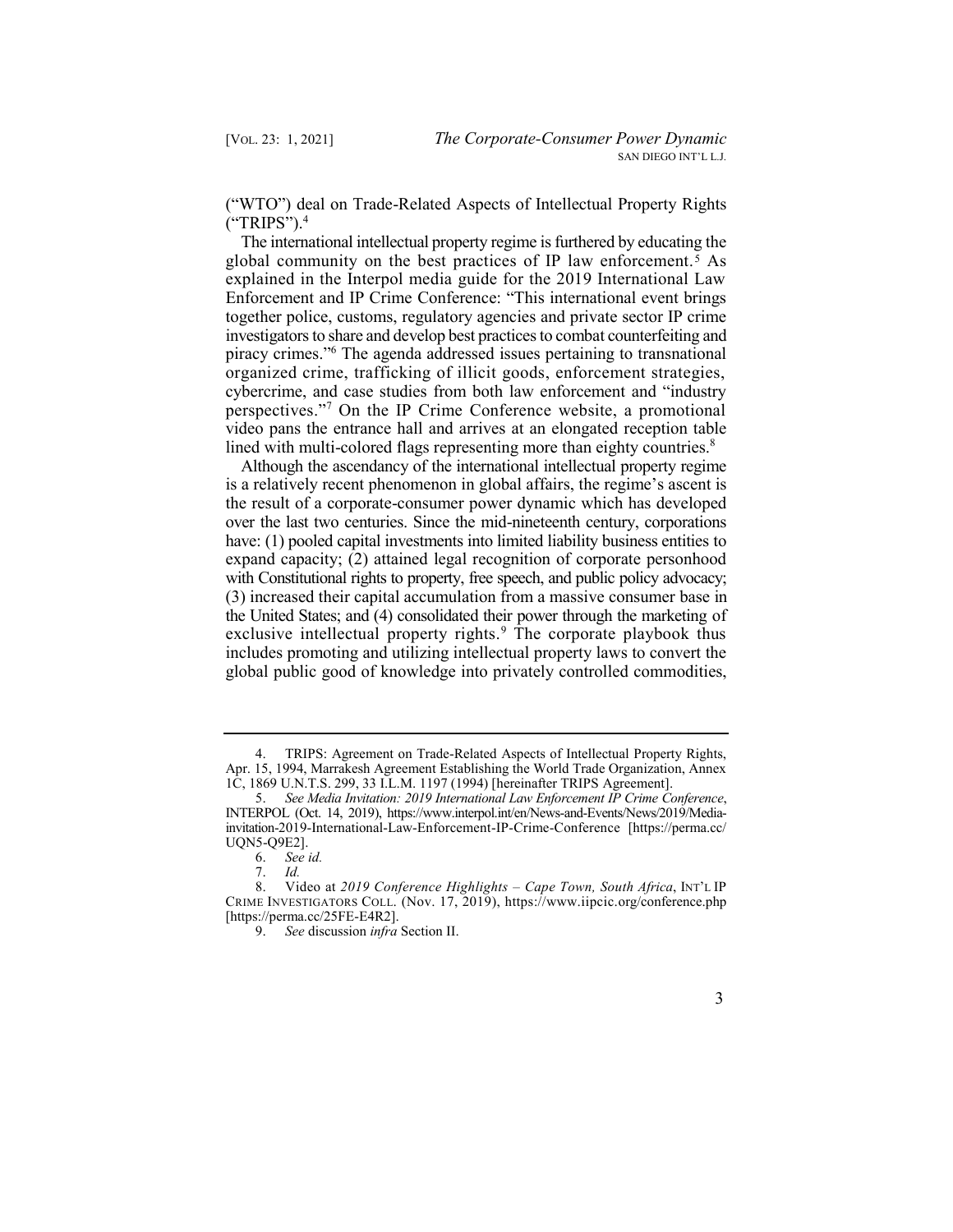infusing these commodities into consumer products, and then accruing the financial benefits in exponential proportions.

 The corporate-consumer power dynamic has created a development governmental agents at the expense of developing nations. Under this model, the *immediate* benefit of knowledge as a global public good does not extend universally because it has been legally restricted from use in the development of the global society as a whole. To more effectively address the inequities of the regime, an understanding of the roots of inequality as well as the historical development of the corporate-consumer model that perpetuates the hegemonic power of corporate elites and their power dynamic is required.

## II. THE INEQUALITY OF THE INTERNATIONAL INTELLECTUAL PROPERTY REGIME

 According to the leading IP Economist and Nobel laureate Joseph demonstrated by the inequities of international development.<sup>10</sup> In his  *affects the pace of development* within less developed countries."11 It is Stiglitz, the injustice of the international intellectual property regime is essay *Knowledge as a Global Public Good*, Stiglitz explains that: "The intellectual property regime affects how the gains are shared, and *in doing so*  widely acknowledged that this IP-driven model results in uneven development throughout the world.<sup>12</sup>

 The premise of the inequality argument is that knowledge, as a public just the private sector.<sup>13</sup> From this perspective, the ideal state would be good, should provide a foundation for the development of all humankind, not the total and uniform dispersion of knowledge in perfect equilibrium, tailored to localized needs, and yielding maximum utility. Thus, the optimum result of any international intellectual property regime, as argued by Stiglitz and others, requires a balancing of productivity with access:

 An international intellectual property regime, designed to facilitate the production and use of the global public good—knowledge—in a way that sustains high rates of growth and is consistent with broad notions of equity, must balance a variety of

 10. *See* Joseph E. Stiglitz, *Knowledge as a Global Public Good*, *in* GLOBAL PUBLIC GOODS: INTERNATIONAL COOPERATION IN THE 21ST CENTURY 308, 316 (Inge Kaul, Isabelle Grunberg, & Marc Stern eds., 1999) (emphasis added) [hereinafter Stiglitz].

<sup>11.</sup> *Id.* (emphasis added).

 12. *See* Amy Kapczynski, *Access to Knowledge: A Conceptual Genealogy*, *in*  ACCESS TO KNOWLEDGE IN THE AGE OF INTELLECTUAL PROPERTY 17, 19 (Gaëlle Krikorian & Amy Kapczynski eds., 2010) [hereinafter Kapczynski].

 13. Ugo Pagano, *Knowledge as a Global Common and the Crisis of the Global Learning Economy*, *in* TOWARD A JUST SOCIETY: JOSEPH STIGLITZ AND TWENTY-FIRST CENTURY ECONOMICS 353, 353 (Martin Guzman ed., 2018) [hereinafter Pagano].

<sup>4</sup>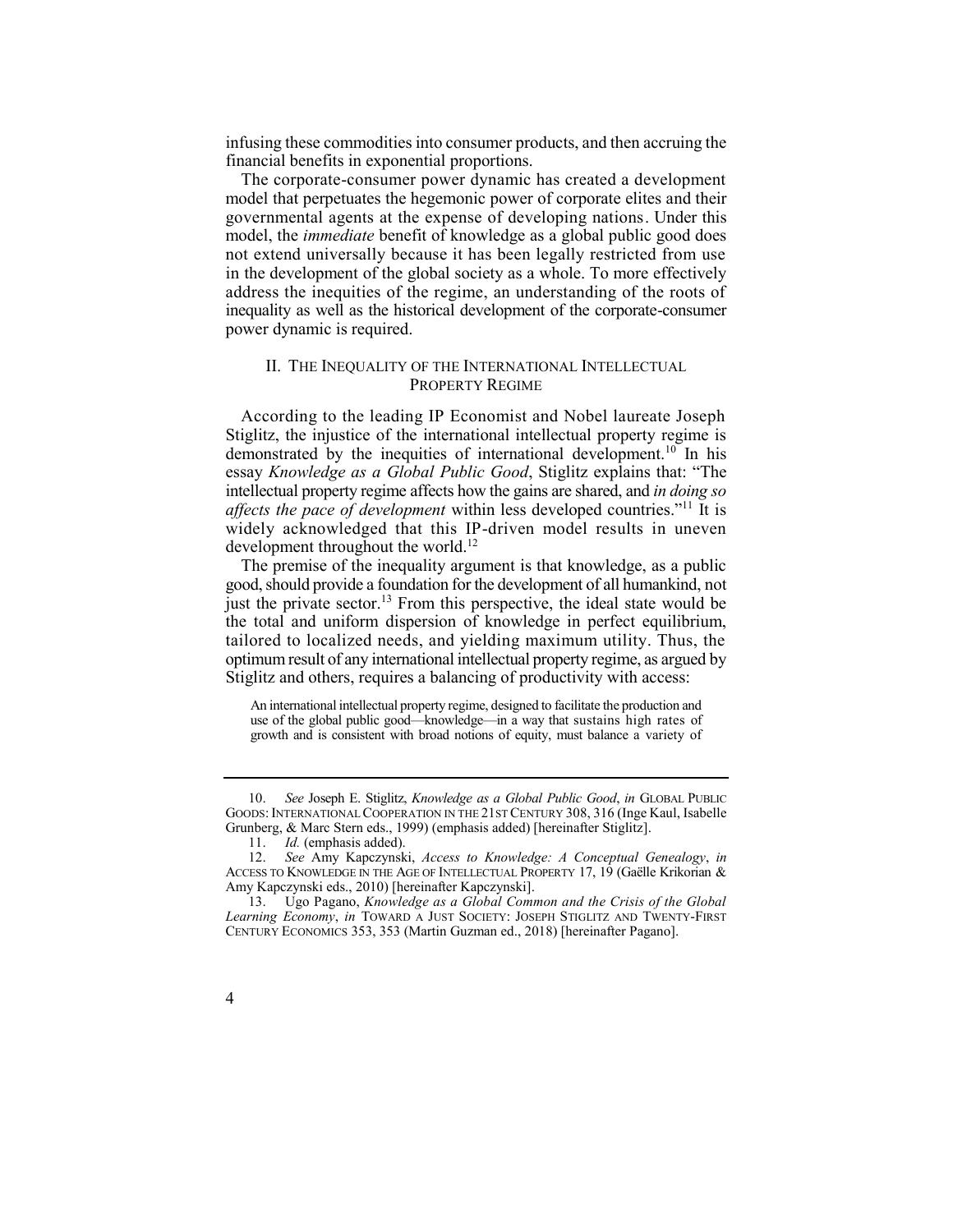concerns, including dynamic and static efficiency and the use of the global knowledge [commons.14](https://commons.14) 

 However, because intellectual property rights give corporations control over the development of knowledge, an intractable conflict arises between the private and public spheres. Under the international intellectual property regime, the corporate entity responsible for the development of knowledge is effectively charged with securing the global public good for the benefit of all. The responsibility for distribution of such public goods by a corporate entity is unavoidable because such goods are almost always derived from a specific zone of knowledge which originates with the corporate entity.

 Thus, the delegation of *exclusive* intellectual property rights can be matter involving *public rights*—specifically, the grant of a *public franchise*."<sup>16</sup> It has similarly been argued that intellectual property "rights are granted of goods and services of consistent quality (trademark)."<sup>17</sup> In this respect, seen, paradoxically, as the delegation of a public works project to private corporate interests in order to achieve the ideal state of universal access to such [knowledge.15](https://knowledge.15) The U.S. Supreme Court echoed this sentiment in a 2018 opinion which held "that the decision [of the government] to grant a patent[,] [which provides the exclusive right to practice an invention,] is a to serve an important *public purpose*, from the promotion and dissemination of new creative works (copyright) and innovation (patent) to the assurance "the public international law system of intellectual property rights has always been about how private rights are regulated and how effectively the owners of private rights are able to navigate the public international law system."<sup>18</sup>

 Restricting legal rights to private production as a means to universal actually occurs from the inception. Knowledge does not begin as a global public good because knowledge ultimately originates from some private idea. While all new ideas are in some fashion built on what has come before, at the moment of their creation the new ideas are entirely within distribution and public access may seem contradictory, but the contradiction

 18. P. Sean Morris, *Private Intellectual Property Regulation in Public International Law*, 26 UC DAVIS J. INT'L L. & POL. 147, 190 (2020).



<sup>14.</sup> Stiglitz, *supra* note 10, at 316.

<sup>15.</sup> *See* Pagano, *supra* note 13, at 355.

 16. Oil States Energy Servs., LLC v. Greene's Energy Grp., LLC, 138 S. Ct. 1365, 1373 (2018) (emphasis added) (emphasis omitted).

 17. Llewellyn Joseph Gibbons, *Fake It Till You Make It: A Justification for Intellectual Property "Piracy,"* 48 IND. L. REV. 65, 101 (2014) (emphasis added).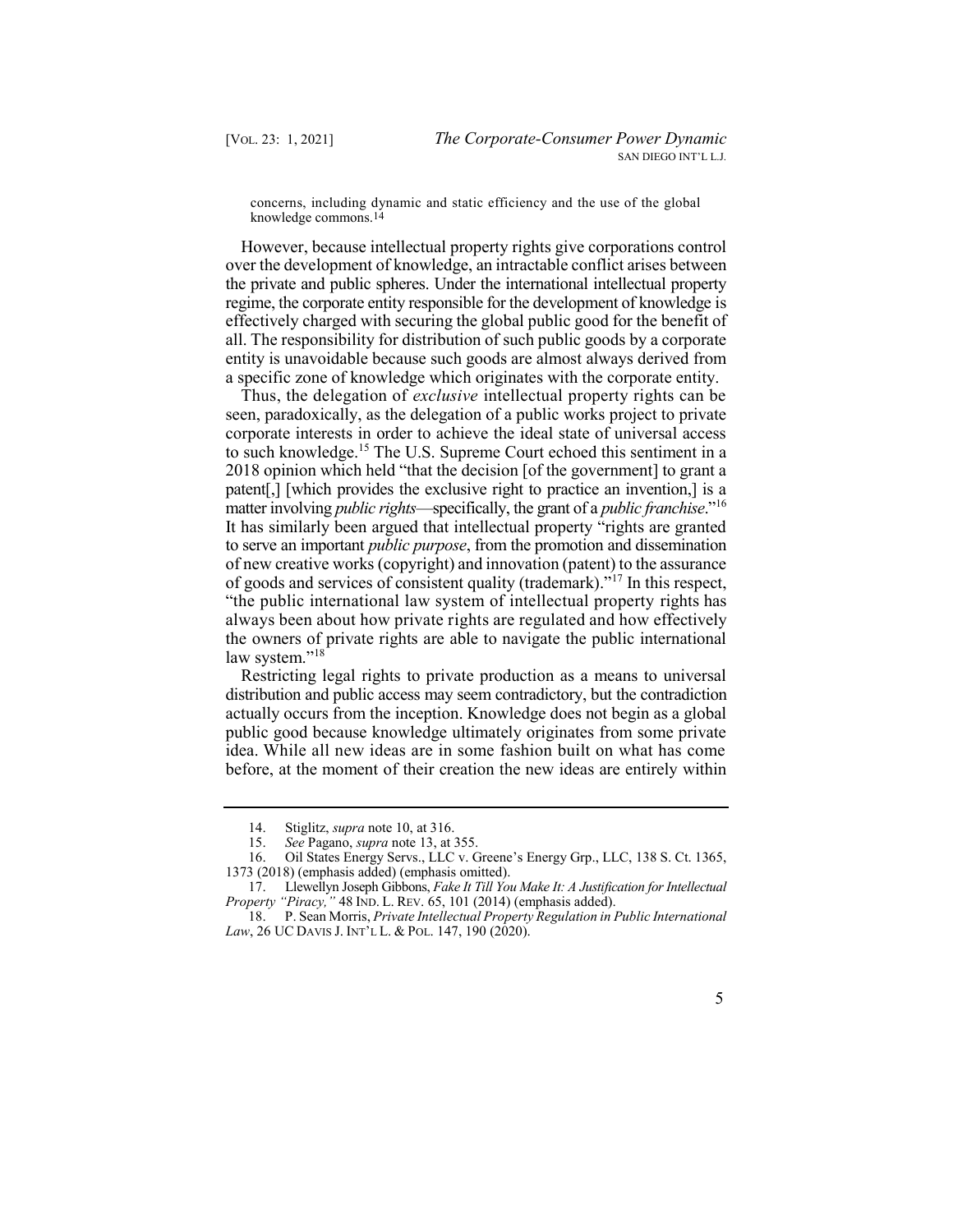the control of an individual, residing within the mind of the creator. means of raising "risk capital" through a limited liability corporate structure known as a start-up company.<sup>20</sup> Corporations claim ownership of such ideas under the "work-for-hire" doctrine, which automatically deems all employee creations produced within the scope of employment as corporate property.<sup>19</sup> Even truly independent inventors are prone to file for patents, copyrights, and trademarks, as a

 Thus, the somewhat paradoxical goal of the international intellectual property regime is to transform, apply, and disperse, privately developed of knowledge; ideas are not magically commanded into a global public good through political incantations. Rather, the transformation of an abstract idea into a global public good requires physical human force acting upon the idea and turning it into useful technology. Such public works projects are, therefore, assigned to those who are in the best position to develop and present them, i.e., the inventors of the scientific discoveries and the authors and corporate-held ideas into universally accessible global public goods. It would be a mistake to assume the automatic application and dispersion of the artistic works.

 Because all knowledge is initially conceived in the form of an idea, an absolute state of unequal access exists; the creator is naturally endowed with exclusivity from the moment of creation. This natural state of exclusivity is implicitly recognized in international law under Article 27(2) of the literary or artistic production of which he [or she] is the Author."<sup>21</sup> This Universal Declaration of Human Rights: "Everyone has the right to protection of the moral and material interests resulting from any scientific, human right reflects the principle that every person should have control over his or her own thoughts and creations as well as the volition to decide the manner in which such ideas may be delivered to the public sphere.

 In recognition of this fundamental right, the U.S. Constitution seeks to an exclusive property right in "Writings and Discoveries."<sup>22</sup> As stated in for the "general Welfare."<sup>23</sup> But what is "Progress?" And can Progress move beneficial ideas from the private to the public square by conferring Article 1, Section 8, the purpose of granting such exclusive rights, *at least for limited times*, is: "To promote the Progress of Science and useful Arts"

<sup>19.</sup> Kapczynski, *supra* note 12, at 23.

Ikechi Mgbeoji, *The Juridical Origins of the International Patent System: Towards a Historiography of the Role of Patents in Industrialization*, 5 J. HIST. INT'L. L. 403, 422 (2003).<br>21. G.A. F

 21. G.A. Res. 217 (III) A, Universal Declaration of Human Rights (Dec. 10, 1948).

 22. U.S. CONST. art. I, § 8.

 23. *See* U.S. CONST. art. I, § 8.

<sup>6</sup>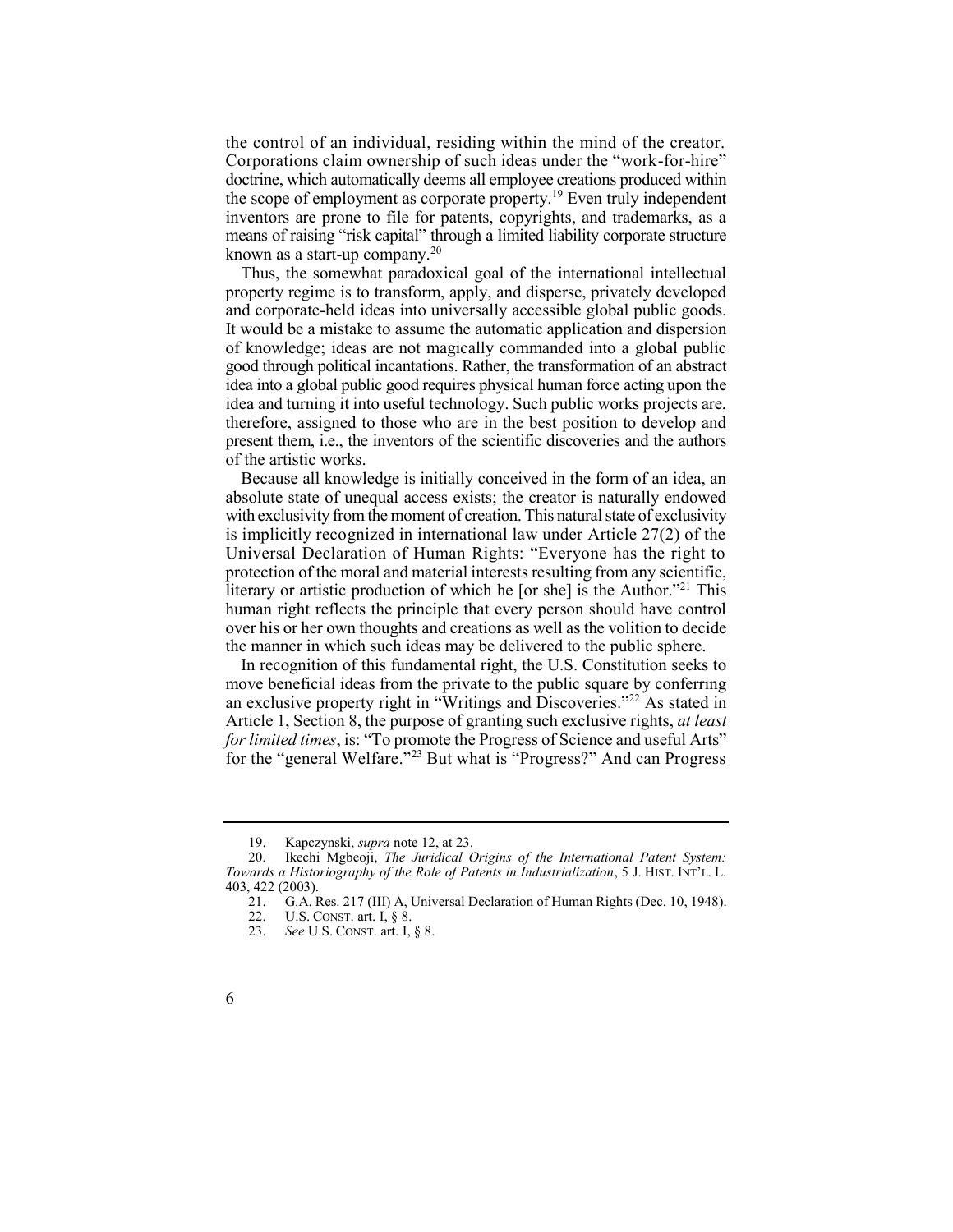really be universal, as the capital "P" suggests, if the ideas emanate from a private source?

Arts" grew out of the philosophy of the [Enlightenment.](https://Enlightenment.24)<sup>24</sup> Specifically, the understanding of scientific information as naturally diffuse: The concept of a universal progress based on the "Science and Useful "idea of progress" resulting from a "scientific method" was first crystallized by the likes of such philosophers as Francis Bacon and René Descartes.<sup>25</sup> The Enlightenment's universal application of progress is derived from an

 Since the optimum condition of the progress of science demands *the cooperation of the scientists of various countries*, and hence freedom of communication among them, and requires as well the spread of knowledge of the conditions of the advancement of science, Enlightenment implies "open societies" linked with each other in the common enterprise of "the mastery of nature." It is necessarily antithetical to any societies, *or elements in a society*, that seek the *autonomous*  and the first of philosophical [origin.26](https://origin.26) cultivation and preservation of their own morality and way of life. Thus Enlightenment is by intention a universal politics, potentially of global magnitude,

 It was assumed that scientists would cooperate in the communication of their ideas to achieve universal progress and, comparatively, there was little regard given to the actual implementation of scientific knowledge to of knowledge would seemingly disseminate as a result of a "universal utilitarian applications. Under the Enlightenment philosophy, the spread politics" toward the mastery of nature for the benefit of all.

 While appearing to overlook the *means* of application and distribution of ideas in the form of material benefits, the Enlightenment philosophy of human know-how to overcome the world's fundamental problems."<sup>27</sup> It is progressive development of humankind."<sup>28</sup> During the nineteenth century, "ideologies of progress" combined with industrialization and "rational statescience and universal politics was nevertheless still historically ambitious; "[u]ntil the Scientific Revolution . . . it was considered impossible for from this Enlightenment tradition that progress has come to be generally defined as the "gradual betterment" of some condition, especially "the

 28. *See Progress,* MERRIAM-WEBSTER, [https://www.merriam-webster.com/dictionary/](https://www.merriam-webster.com/dictionary) progress [<https://perma.cc/B6HT-K76V>].



 24. *See* Richard Kennington, *Rene Descartes*, *in* HISTORY OF POLITICAL PHILOSOPHY 379, 391–92 (Leo Strauss & Joseph Cropsey eds., 1963).<br>25. See id. at 435.

<sup>25.</sup> *See id.* at 435.

<sup>26.</sup> *Id.* 

YUVAL NOAH HARARI, SAPIENS: A BRIEF HISTORY OF HUMANKIND 264 (2015).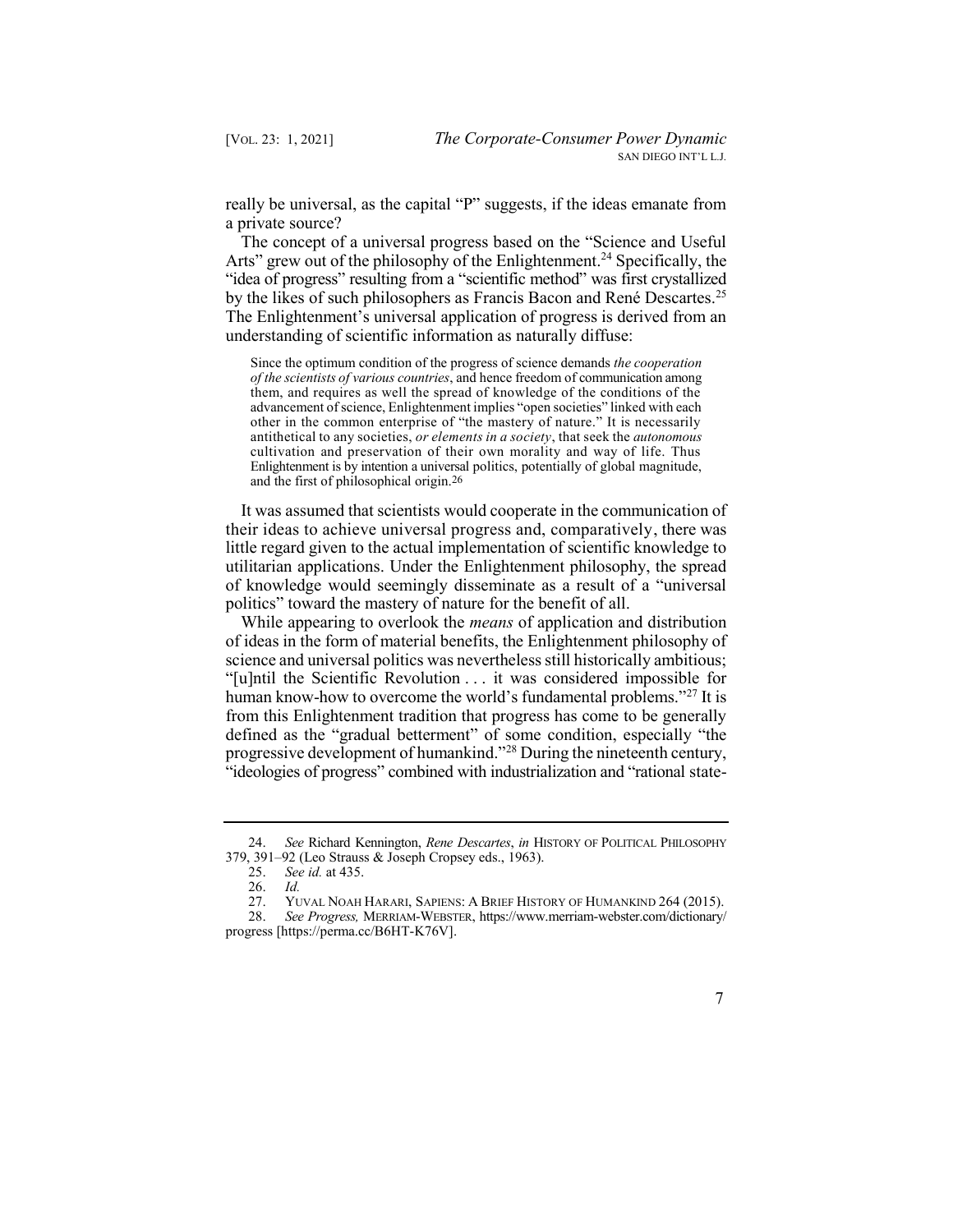building" thereby resulting in a global transformation of modern international [relations.29](https://relations.29) 

 as the incremental improvement of the human condition through the continuing production of public goods that is implicit in and necessitated by human existence. From a social science perspective, the idea of progressive development is an inherent goal in the social structures of every political society.<sup>30</sup> As a matter of practical necessity, and by definition, each governing In this historical context, progressive development came to be understood state is involved in multiple dimensions of development, including the production of public goods such as infrastructure, housing, agriculture, and education, as well as scientific knowledge and the useful arts.

 Any of the foregoing examples could be produced by government or to be made and implemented, whether consciously or not, regarding the ways and means of producing the material conditions necessary for achieving progressive development. The way in which various power structures act upon society to affect this determination and implementation of progress the private sector, or even in combination. In every society, a decision has is known as "the politics of development."<sup>31</sup>

#### III. INTERNATIONAL DEVELOPMENT AS A PRODUCT OF THE RULING POWER STRUCTURE

 International development represents the idea of progress as envisioned, within a "historical construct."<sup>32</sup> Understanding how knowledge and power expressed, and implemented by some social power dynamic operating drive international development first requires an analysis of the underlying dynamics of the ruling power structure.

 Power, in its most benign sense, is developed through policies that are to in international relations as a type of "soft power."<sup>33</sup> Power is more visible naturally attractive and are instinctively embraced. This has been referred when an agent overtly signals preferences for a set of social, economic, or

<sup>33.</sup> JOSEPH S. NYE, JR., SOFT POWER: THE MEANS TO SUCCESS IN WORLD POLITICS 5 (1st ed. 2004).



<sup>29.</sup> BARRY BUZAN & GEORGE LAWSON, THE GLOBAL TRANSFORMATION, HISTORY, MODERNITY AND THE MAKING OF INTERNATIONAL RELATIONS 21 (Christian Reus-Smit & Nicholas J. Wheeler eds., 2015).

 30. Dr. Wiliam Arrocha, Associate Professor, Middlebury Institute of Int'l Studies, Lecture at the Middlebury Institute of International Studies: Politics of Development (Mar. 2, 2020).

<sup>31.</sup> *Id.* 

 32. Arturo Escobar, *The Invention of Development*, 98 CURRENT HIST. 382, 384 (1999).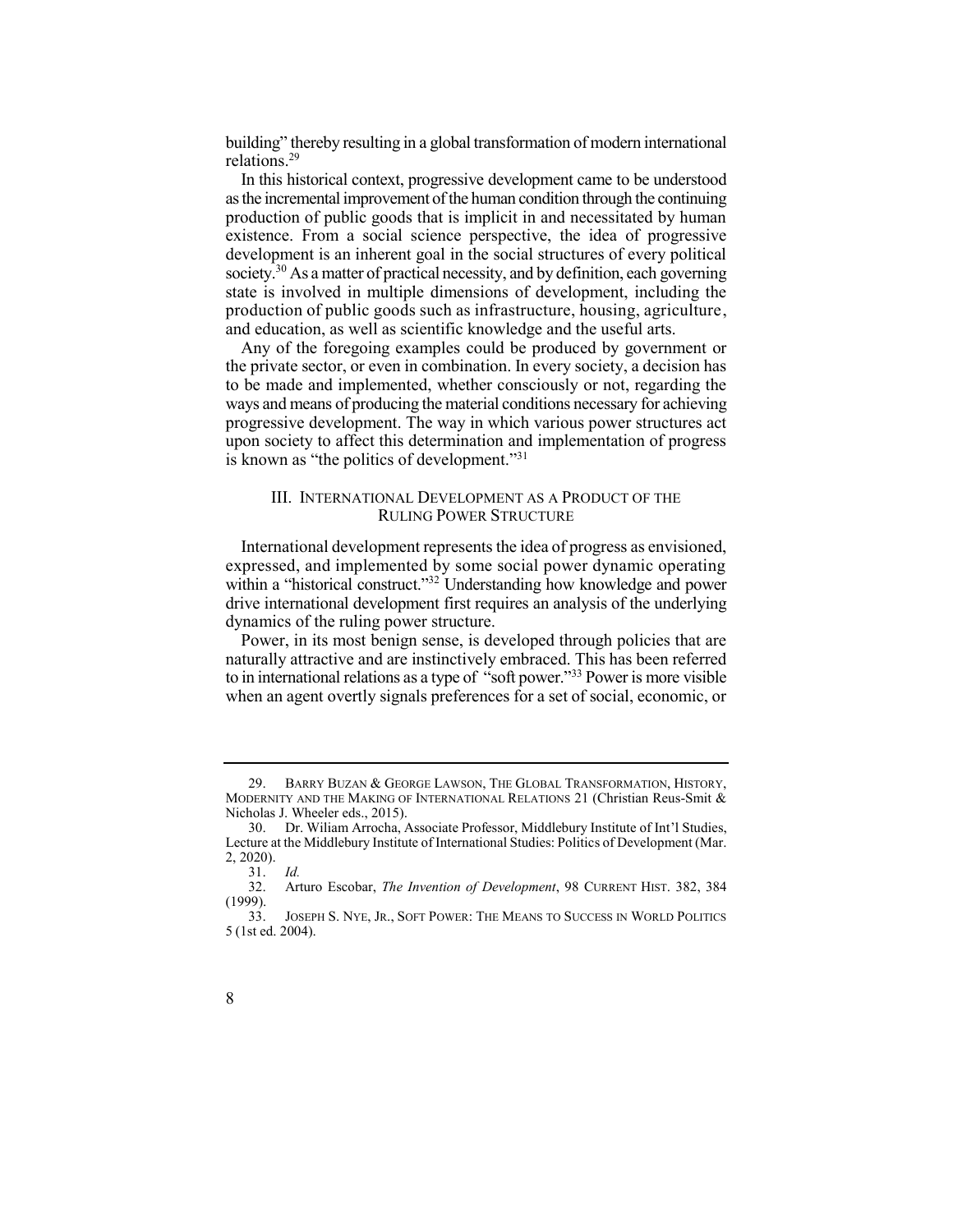other public [policies.34](https://policies.34) Power can also be exercised in a more covert fashion policy preferences.<sup>35</sup> Another type of power involves the projection of seem to be acting voluntarily.<sup>36</sup> In contrast, Foucault viewed power as a surveillance within a "carceral" or "disciplinary society."<sup>37</sup> According to through agenda control, thereby denying any articulation of alternative preferences in a manipulative manner such that adherents to such preferences reflection of social norms, the boundaries of which are enforced and ultimately conditioned by constant surveillance and the consciousness of Foucault, social forces act upon individuals thereby "rendering them capable of and willing to adhere to norms . . . of prevailing propriety."<sup>38</sup>

 The power to project a set of public policy preferences on society at "the ideas in every epoch are the ideas of the ruling class."<sup>39</sup> Neo-Marxists by and through an intellectual, institutional, and professional [elite.](https://elite.40) 40 Gramsci the power of the ruling class.<sup>41</sup> Based on the "diffusion and popularization" large is related to the "dominant ideology thesis"—a Marxist notion that like Antonio Gramsci further developed this concept by defining power in terms of a hegemony of ideas which are promoted, espoused, and inculcated described the dissemination of ideas, including legal norms, as perpetuating of their ideology, the ruling class maintains political control over agendas and public policies through a combination of coercion and consent.<sup>42</sup>

 An existing power structure must, therefore, maintain an air of exercise not just effective power, but also legitimate authority."<sup>43</sup> Given legitimacy to maintain a minimum level of consent. "Without *some* level of legitimacy, it is hard to see that any state could be sustained, and consequently a great deal of work goes into defending the state's claim to how social power structures lost legitimacy in the Age of Revolution (e.g., the American and French Revolutions), the idealism of progressive



 34. Joseph Agolano, *Steven Lukes*, *in* THE ENCYCLOPEDIA OF POWER 393, 393–94 (Keith Dowding ed., 2011).

<sup>35.</sup> *Id.* 

<sup>36.</sup> *Id.* at 394.

 37. Steven Lukes, *Power*, *in* ENCYCLOPEDIA OF PHILOSOPHY AND THE SOCIAL SCIENCES 748, 750 (Byron Kaldis ed. 2013). *Id.* 

<sup>38.</sup> *Id.* 

<sup>39.</sup> *Id.* at 749.<br>40. *Id.*; see al.

 40. *Id.*; *see also* Thomas R. Bates, *Gramsci and the Theory of Hegemony*, 36 J. HIST. IDEAS 351, 351 (1975) (discussing Gramsci's idealist tradition of ideas).<br>41. *Id.* 

<sup>41.</sup> *Id.* 

<sup>42.</sup> *Id.* at 352.

 43. CHRISTOPHER PIERSON, THE MODERN STATE 18 (2d ed. 2004).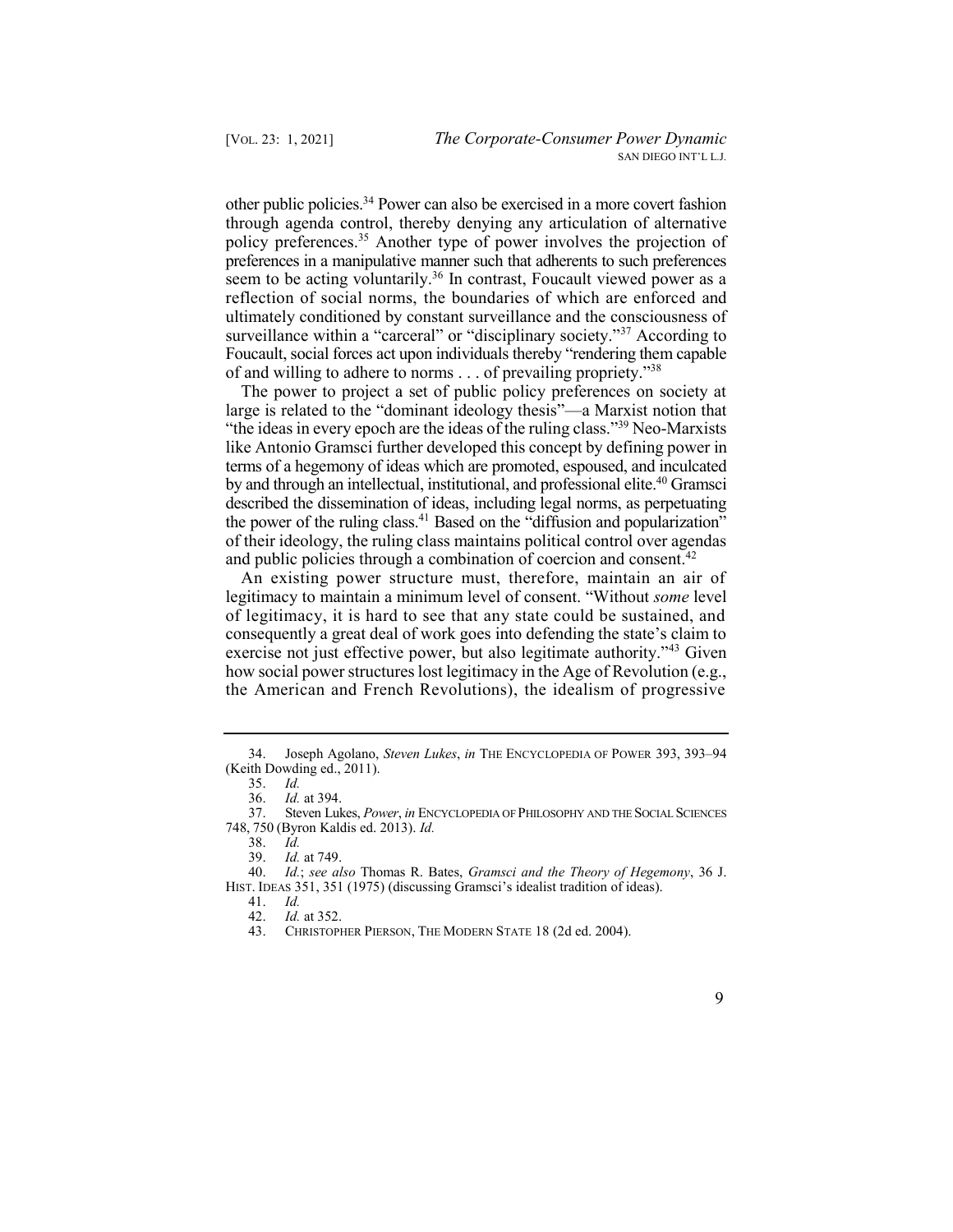development that began with the Enlightenment and the scientific method inevitably broke down. The unfortunate truth is that technological advancement may in fact lead to tyrannical social relations when the power over knowledge is abused to sustain and perpetuate the existing and entrenched power structure.

 the debasement of the working class. At that time, Marx saw the operative exclusive political sway."<sup>44</sup> According to Marx, the exploitation by the become common property."<sup>45</sup> What were once thought of as the universal For example, the abuses of nineteenth century industrialization led to power structure in society as resulting from the accumulation of capital within Modern Industry's establishment of a world market: "[T]he bourgeoisie has at last, since the establishment of Modern Industry and of the world market, conquered for itself, in the modern representative State, ruling economic class over the world market provides the basis for the globalization of knowledge as a commodity: "And as in material, so also in intellectual production. The intellectual creations of individual nations ideas of Science and the Arts during the Enlightenment subsequently became intellectual property, as defined in law, and thus made subject to the control of the ruling industrial class.

#### IV. THE CORPORATE-CONSUMER POWER DYNAMIC

 The problem with a purely capitalistic organization of society is that it into fewer and fewer hands.<sup>46</sup> "This is the fly in the ointment of freedistributed in a fair manner."<sup>47</sup> However, if the working class is so exploited tends to concentrate the benefits of society's production of public goods market capitalism. It cannot ensure that profits are gained in a fair way, or that its purchasing power is limited to subsistence levels as envisioned by Marx, the capitalist system will eventually collapse and lead to some form of a workers' revolution.

 Thus, to avert revolution, a capitalist economy requires the creation of a market for its products that consists of the very working class that is the subject of capitalism's exploitation. The industrial class also needed to develop consumerism to absorb the natural inclination of capitalism to overproduce:

KARL MARX & FREDERICK ENGELS, MANIFESTO OF THE COMMUNIST PARTY (Frederick Engels ed., Samuel Moore trans., Chicago: Charles H. Kerr & Company 1888) (1848).

 46. PARK AVENUE: MONEY, POWER AND THE AMERICAN DREAM (Democracy Pictures 45. *Id.*  LLC & Steps International 2012).

<sup>47.</sup> HARARI, *supra* note 27, at 331.

<sup>10</sup>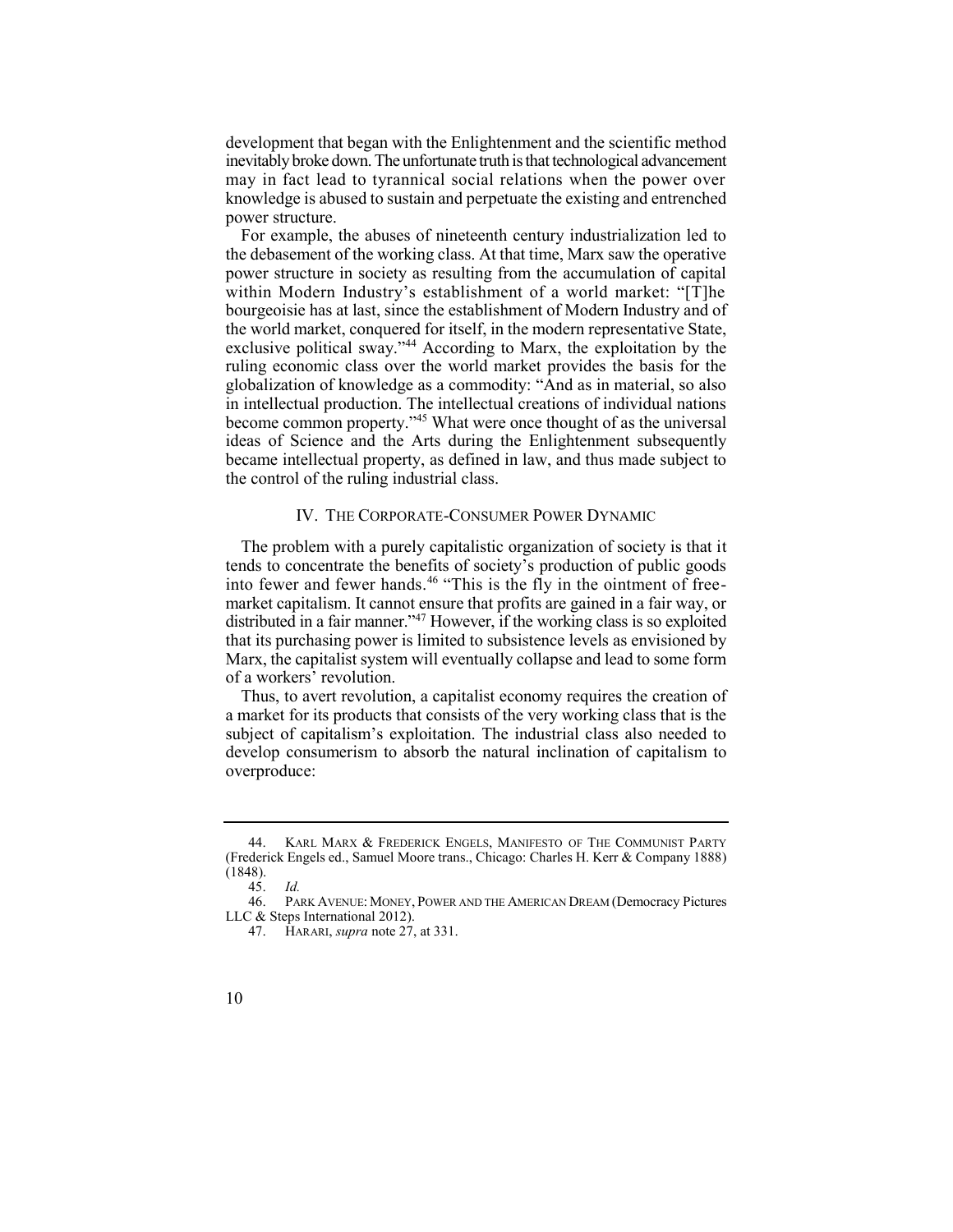The modern capitalist economy must constantly increase production if it is to survive, like a shark that must swim or suffocate. Yet it's not enough just to produce. Somebody must always buy the products, or industrialists and investors buy whatever stuff industry produces, a new kind of ethic appeared: [consumerism.48](https://consumerism.48) will go bust. To prevent this catastrophe and to make sure that people will always

 An expansive U.S. market led the way to the vital increase of consumption that was necessary to sustain capitalism: "American businesses pioneered both in advertising and salesmanship as ways of incorporating the the American Civil War led to expanded capacity needs.<sup>50</sup> This required "massive consolidation and centralization in a wide range of industries, population into mass markets for the goods pouring out of their factories. The ethos of mass production for mass consumption was an American invention."49 The increased growth of production in the United States after especially those in consumer goods."<sup>51</sup>

 The wave of market integration following the U.S. Civil War was investors without any risk to the personal property of the incorporators.<sup>53</sup> perfected through the use of the modern corporate structure developed by investment banks such as J.P. Morgan.<sup>52</sup> A corporation exists as a "legal" fiction," a paper entity with the power to buy and sell property, maintain bank accounts, employ people, and harness the collective capital of individual "The idea behind such companies is among humanity's most ingenious inventions."<sup>54</sup>This is because the corporate structure "enables millions of strangers to cooperate and work towards common goals" associated with industrial [production.55](https://production.55) 

 The framework for the American corporate power structure was completed in the late nineteenth century.<sup>56</sup> This power has since been magnified by public [policy.57](https://policy.57) Thereafter, in *Citizens United v. F.E.C.*, corporations were with the recognition of corporate personhood by the U.S. Supreme Court the Court's approval of corporate Constitutional rights to free speech regarding authorized to utilize their massive economic resources to disproportionately

- 55. HARARI, *supra* note 27, at 31.
- 56. *See* Santa Clara Cnty. v. S. Pac. R.R. Co., 118 U.S. 394, 394–95 (1886).
- 57. First Nat'l Bank of Bos. v. Bellotti, 435 U.S. 765, 766 (1978).

11

<sup>48.</sup> HARARI, *supra* note 27, at 347.<br>49. JOHN AGNEW, HEGEMONY, THE

 49. JOHN AGNEW, HEGEMONY, THE NEW SHAPE OF GLOBAL POWER 83 (2005).

<sup>50.</sup> *Id.* at 85.

<sup>51.</sup> *Id.* 

<sup>52.</sup> *Id.* 

<sup>53.</sup> HARARI, *supra* note 27, at 28–29.<br>54. HARARI, *supra* note 27, at 29.

<sup>54.</sup> HARARI, *supra* note 27, at 29.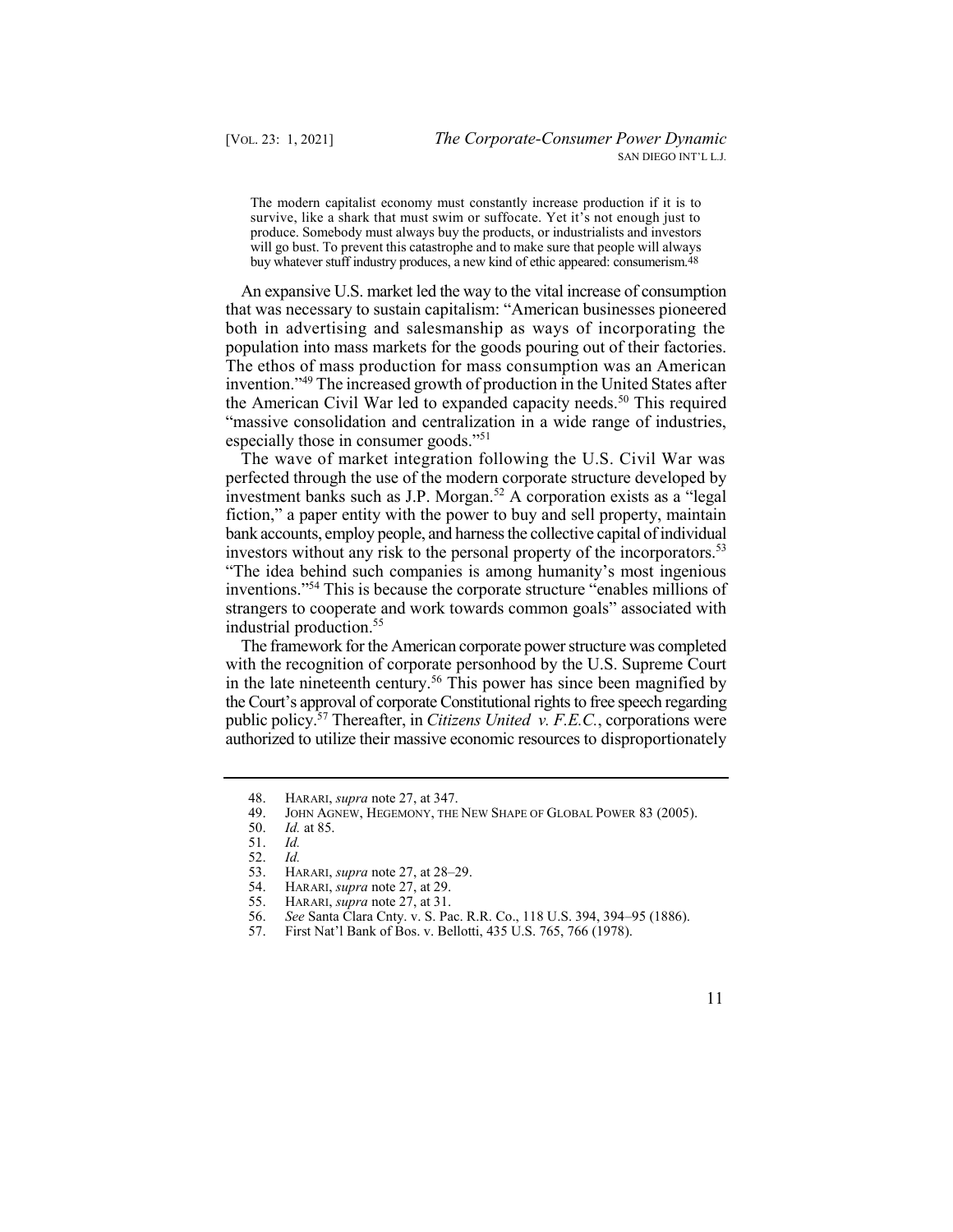influence public policy within the American political system.<sup>58</sup> As explained in Justice Kennedy's opinion:

 State law grants corporations special advantages—such as limited liability, perpetual life, and favorable treatment of the accumulation and distribution of assets. This does not suffice, however, to allow laws prohibiting speech. It is rudimentary that a state cannot exact as the price of those special advantages the forfeiture of First Amendment [rights.59](https://rights.59)

 However, it is precisely the conferral of such political rights in combination with the extraordinary rights of limited liability, perpetual existence, and special capital accumulation tools, that allows for the exertion of unyielding power. This is also an example of how "[c]orporate form 'naturalisation' base and thus affects our ability to confront the natural effects of corporate conceals the distributive effects and relations of exploitation that lie at its power."<sup>60</sup>

 The expanding corporate power of the late nineteenth century led to the to sustain mass production. "The imperialist solution to capitalism's problems, thwart the evolving development prospects of the exploited countries."<sup>62</sup> However, the transfer was deemed necessary so that "the capitalists of the core could pacify their own working class through further exploitation of international development of cheap natural resources which were needed then, has two sides: profitable investment opportunities in the dependent countries and the expansion of an affluent market in the imperialist countries, created by a transfer of value in the form of superprofits and cheap goods to sustain superwages."<sup>61</sup> The resulting "imperialist value transfer acts to the periphery."<sup>63</sup>

 Thus, one of the main drivers of international development in the twentieth century was the advent of the modern "ethic of consumerism."<sup>64</sup> This ethic was propelled by the systematic psychological manipulation of by corporate business interests.<sup>65</sup> Modern mass media of the twentieth the public, executed through modern advertising campaigns and promoted

64. HARARI, *supra* note 27, at 347.

 58. *See* Citizens United v. Fed. Elections Comm'n, 558 U.S. 310, 310 (2010).

<sup>59.</sup> *Id.* at 350.

 60. Grietje Baars, *The Roots, Development, and Context of the Legal Concept of the Corporation: The Making of a Structure of Irresponsibility and a Tool of Imperialism*, *in* THE CORPORATION, LAW AND CAPITALISM 31 (2019).

 61. ZAK COPE,THE WEALTH OF (SOME)NATIONS:IMPERIALISM AND THE MECHANICS OF VALUE TRANSFER 77 (2019).

<sup>62.</sup> *Id.* at 14.

 63. Stephen Hobden & Richard Wyn Jones, *Marxist Theories of International Relations*, *in* THE GLOBALIZATION OF WORLD POLITICS 145 (6th ed. 2014).

<sup>65.</sup> THE CENTURY OF SELF: EIGHT PEOPLE SIPPING WINE IN KETTERING (BBC, Apr. 7, 2002).

<sup>12</sup>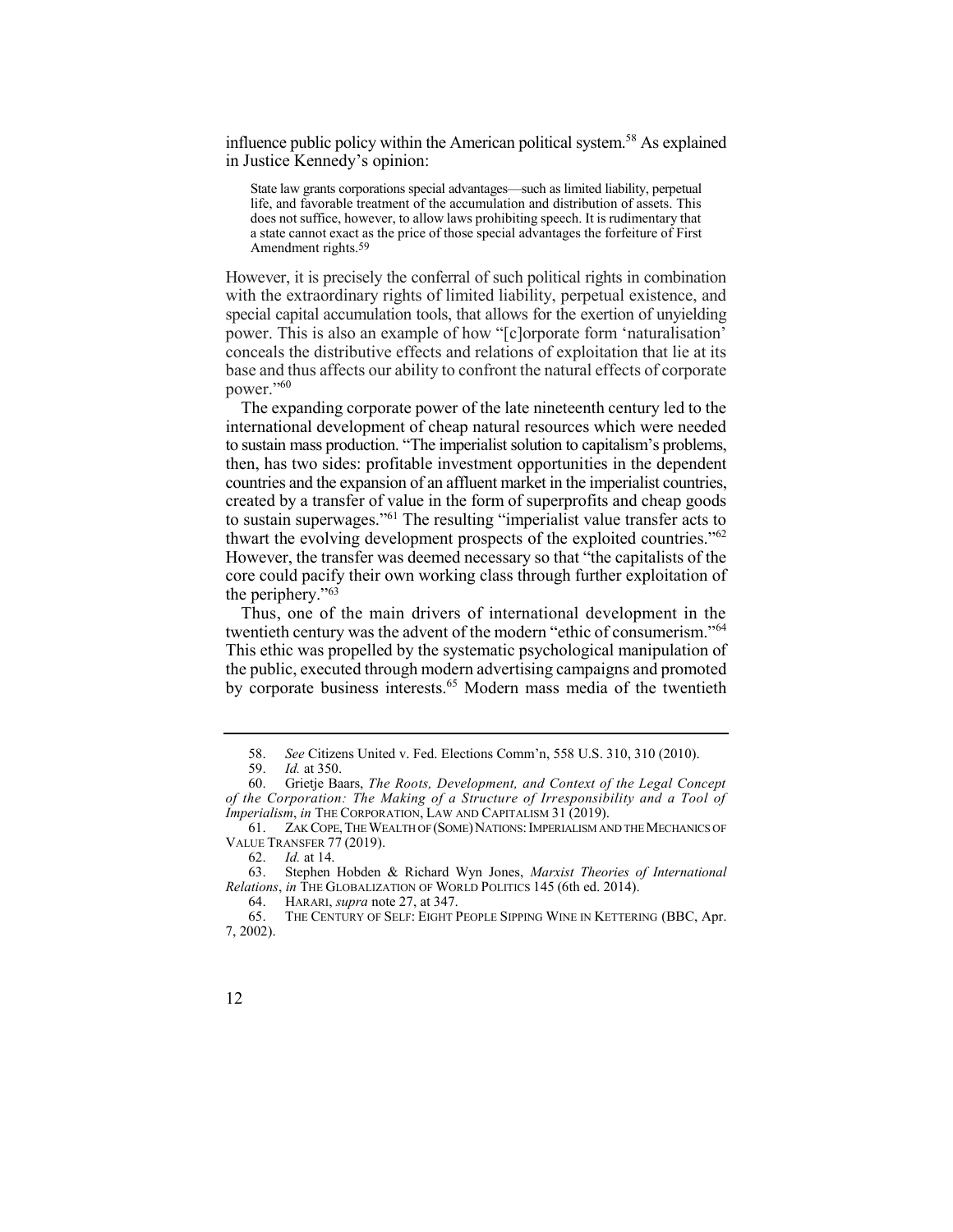century, specifically film and radio, made it possible for corporations to link their products to the emotional and irrational subconscious of desires and feelings.<sup>66</sup> By utilizing the psychological techniques of consumer appeal how the general population thought of their products.<sup>67</sup> The strategy was and persuasion developed by Edward Bernays, corporations transformed to make "wants" equivalent to "needs" by utilizing suggestive marketing such as "product placement."<sup>68</sup>

as a basis for economic progress in the 1920s.<sup>69</sup> The idea was that the docile, and stable state.<sup>70</sup> No longer was the identity of the individual tied research and development, patents and other forms of abstract capital such President Hoover was among the first politicians to articulate consumerism general population could attain self-actualization as a "consuming self" operating within a mass democracy, thus providing the basis for a happy, to his or her menial labor. Rather, the modern American ethos shifted as individuals were conditioned to associate their identities with a product and a brand name promoted by some corporate interest secured by a patent, trademark, or copyright; so much so that the value of "brand names, as digital platforms and data flows [now exceeds] fixed or tangible assets in the profitability and valuation of many leading corporations. $171$ 

 Following World War II, President Truman embraced the use of private corporate capital in international development under the Point Four program.<sup>72</sup> As a result of post-war American hegemony, the underdeveloped world had to rely on multinational corporations as part of their development model within the international system. "It is widely accepted that economic regimes established after the Second World War owe their existence to the presence of the USA as a hegemonic power."<sup>73</sup>

 The consequent internationalization of corporate control through U.S. hegemony was further advanced by corporate lobbying efforts in the

 73. Richard Little, *International Regimes*, *in* THE GLOBALIZATION OF WORLD POLITICS 289, 297 (John Baylis, Steve Smith & Patricia Owens eds., 6th ed. 2014).



 66. THE CENTURY OF SELF: THERE IS A POLICEMAN INSIDE ALL OUR HEADS; HE MUST BE DESTROYED (BBC, Mar. 31, 2002).

 67. THE CENTURY OF SELF: HAPPINESS MACHINES (BBC, Mar. 17, 2002).

<sup>68.</sup> *Id.* 

<sup>69.</sup> *Id.* 

<sup>70.</sup> *Id.* 

 71. Dick Bryan et al., *Capital Unchained: Finance, Intangible Assets and the Double Life of Capital in the Offshore World*, 24 REV. OF INT'L POL. ECON. 56 (2017).

 72. Stephen Macekura, *The Point Four Program and U.S. International Development Policy*, POL. SCI. Q. 127, 143 (2013).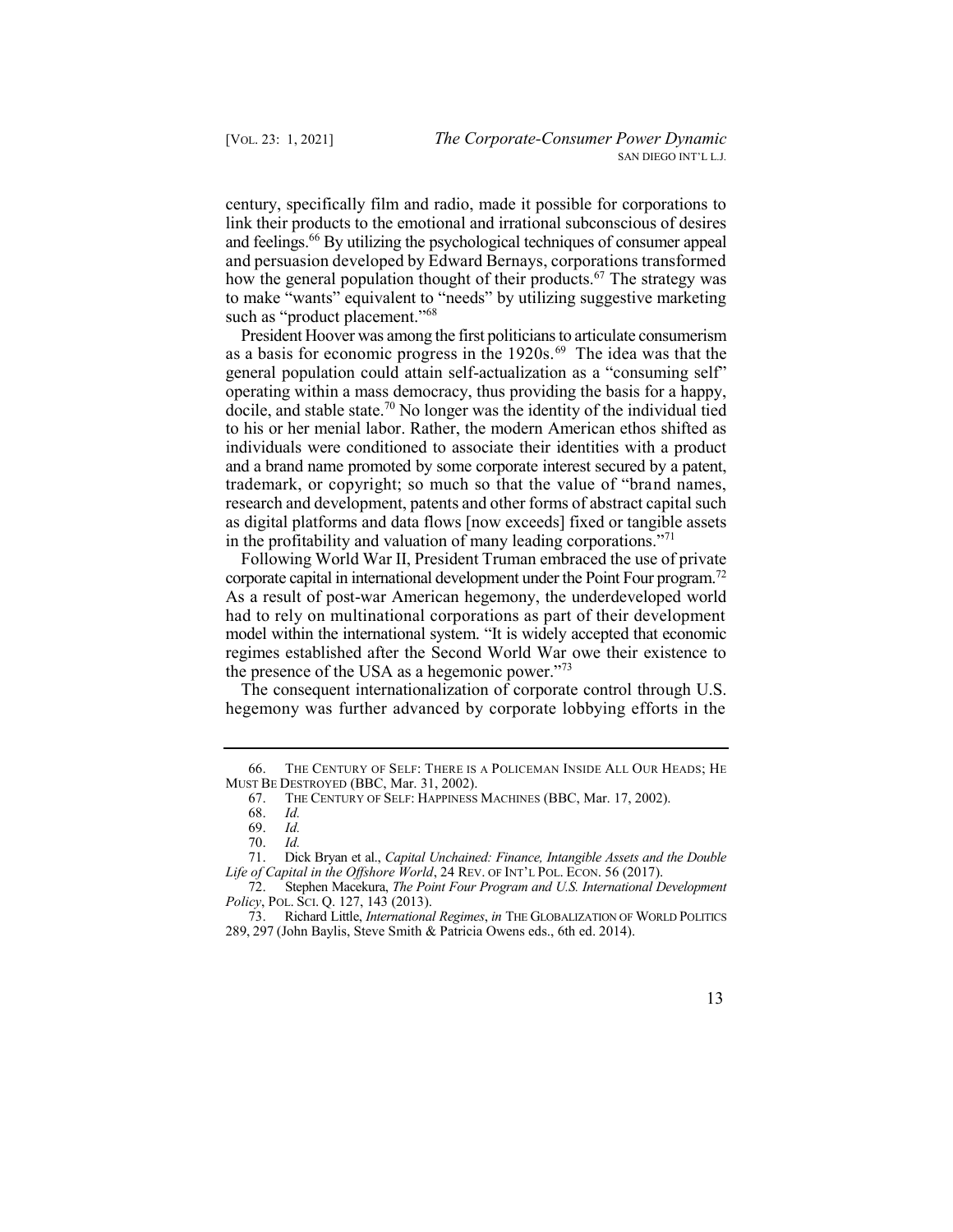regulation of intellectual property in international trade. For example, it has been widely reported that "U.S. industries and their affiliated organizations have forged tremendous influence on IP legislation and international negotiations"74 Corporate lobbying has also led to specific enforcement actions under the "Special 301" provision of the U.S. Trade law.<sup>75</sup>

 On Capitol Hill, the influence from U.S. industries and industrial organizations can be seen clearly. Each year, testifying before congressional committees they make charges of foreign IP violations, providing estimates of losses, etc., in order to get their message across. Eventually these allegations are included in their petitions under the Special 301 provisions which will receive the USTR's [attention.76](https://attention.76) 

 The U.S. Trade Representative has the authority under the "Special property rights."<sup>77</sup> It has been argued that "[t]he coercive effect of this raised."<sup>78</sup> Thus, it is the United States "often at the behest of prominent protection globally, [and] it benefits most from upward IP harmonization."<sup>79</sup> 301" provision to publish an annual "Priority Watch List" designating the countries that "deny adequate and effective protection of intellectual trade instrument stems from the fact that countries listed face the risk of trade sanctions unless they take appropriate measures to address concerns multinational corporations[,]" that "most actively promote[s] higher IP

 The culmination of the corporate lobbying on international negotiations with intellectual property concerns essentially dictating trade policy."<sup>81</sup> As noted by many legal analysts, "the industrialized country policymakers behind TRIPS were largely driven by private corporate interests, and and enforcement on intellectual property harmonization was the TRIPS agreement adopted under the auspices of the WTO in 1994.<sup>80</sup> In the early 2000s, it was acknowledged that "[TRIPS] was amatter of powerful companies

 74. Paul C.B. Liu, *U.S. Industry's Influence on Intellectual Property Negotiations and Special 301 Actions*, 13 UCLA PAC. BASIN L.J. 87, 92 (1994).

<sup>75.</sup> *Id.* at 88.

<sup>76.</sup> *Id.* 

 77. *See* Identification of Countries that Deny Adequate Protection, or Market Access, for Intellectual Property Rights, 19 U.S.C. § 2242 (2020).<br>78 Lean-Frédéric Morin & Edward Richard Gold An Inte

 78. Jean-Frédéric Morin & Edward Richard Gold, *An Integrated Model of Legal Transplantation: The Diffusion of Intellectual Property Law in Developing Countries*, 58 INT'L STUD. Q. 781, 786 (2014).<br>79. Id. at 785.

<sup>79.</sup> *Id.* at 785.

 80. Steve Lohr, *New Economy; The intellectual property debate takes a page from 19th-century America.*, N.Y. TIMES (Oct. 14, 2002), [https://www.nytimes.com/2002/10/](https://www.nytimes.com/2002/10) 14/business/new-economy-intellectual-property-debate-takes-page-19th-century-america.html [[https://perma.cc/F6YX-NE3Y\]](https://perma.cc/F6YX-NE3Y).

 81. *Id.* (quoting "trade expert" Keith E. Maskus).

<sup>14</sup>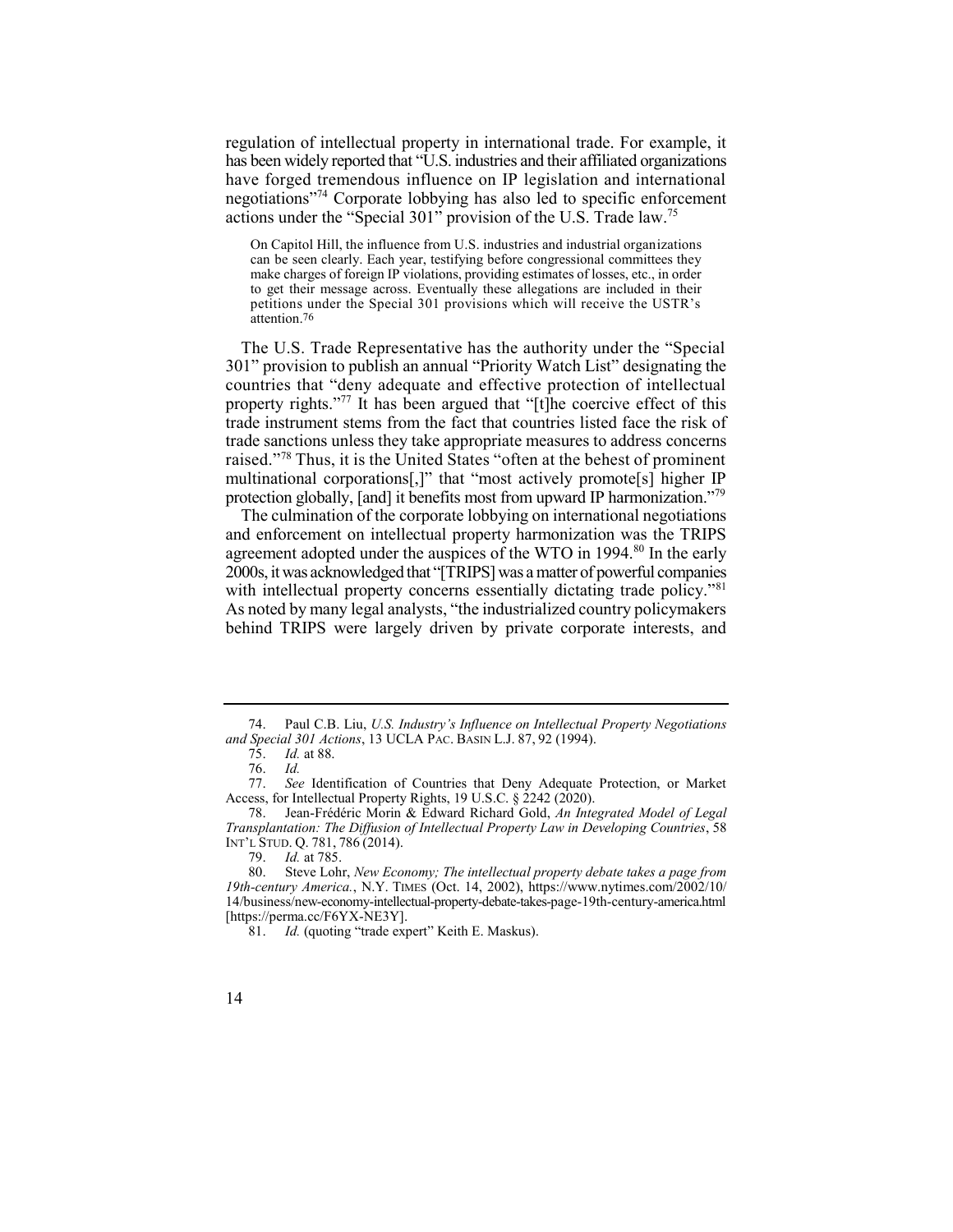developing countries agreed to these minimum IP standards based on promises of favorable trade terms."<sup>82</sup>

 Utilizing the above-described strategic marketing and legal fulcrum of TRIPS, the corporate-consumer power dynamic has re-framed international control" in international trade. These are calculated terms of art used in the "intellectual property discourse" by corporations to evoke a "global war intellectual property laws to address "counterfeiting," "piracy," and "quality against counterfeiters and prosecution of pirates."<sup>83</sup>

 According to the United Nations Office on Drugs and Crime, counterfeit illicit trade routes.<sup>84</sup> The range of counterfeit goods includes automotive products have a direct link to organized crime, including the smuggling of "drugs, firearms and people[,]" as counterfeited products use the same parts, chemicals and pesticides, consumer electronics, electrical components, food and agricultural products, pharmaceuticals, tobacco and household [products.85](https://products.85) These counterfeits can, among other deleterious effects, "lead directly to injury and death."<sup>86</sup>

 While all counterfeit goods generally pose safety risks due to lack of have the wrong doses of ingredients and may even include toxic substances.<sup>88</sup> that their medical condition is being treated when in fact it is not.<sup>89</sup> The safety compliance, testing, and inspections, the most dangerous counterfeits are [medicines.87](https://medicines.87) For example, some counterfeit medicines are known to These counterfeit medications also leave people under the false impression World Health Organization has estimated the number of fraudulent medicines available in developing countries to be as high as ten percent, while "in parts of Asia, Africa and Latin America, fraudulent pharmaceuticals could amount to as much as 30 per cent of the market."<sup>90</sup>

86. *Id.* 

 82. Daniel J. Hemel & Lisa Larrimore Ouellette, *Knowledge Goods and Nation-States*, 101 MINN. L. REV. 167, 171 (2016).

 83. Roya Ghafele, *Of War and Peace: Analyzing the Policy Discourse on Intellectual Property*, 3 INTELL. PROP. Q. 237 (2010).

<sup>84.</sup> *The Illicit Trafficking of Counterfeit Goods and Transnational Organized Crime*, U.N. OFF. ON DRUGS & CRIME, <https://www.unodc.org/documents/counterfeit/Focus> Sheet/Counterfeit\_focussheet\_EN\_HIRES.pdf [\[https://perma.cc/4HDZ-Y2XL\]](https://perma.cc/4HDZ-Y2XL).

<sup>85.</sup> *Id.* 

<sup>87.</sup> *Id.* 

<sup>88.</sup> *Id.* 

<sup>89.</sup> *Id.* 

<sup>90.</sup> *Id.* 

<sup>15</sup>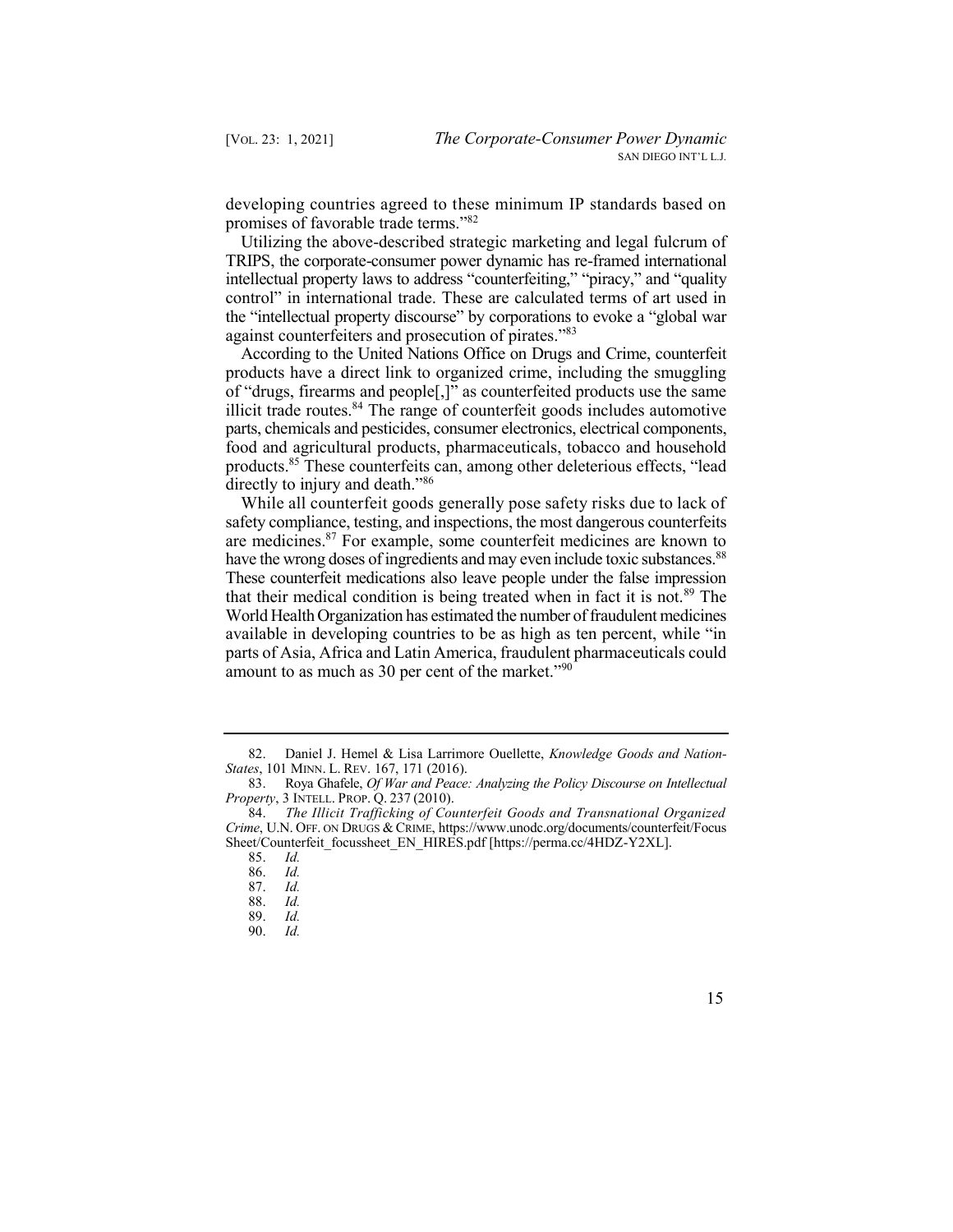The recent report by the U.S. Department of Homeland Security ("DHS"), Combatting Trafficking in Counterfeit and Pirated Goods, similarly documents the link between counterfeits and "health and safety" as well as other risks to economic and national security.<sup>91</sup> For example, counterfeit semiconductors malware which undermine national defense.<sup>92</sup> Other specific threats include organized criminal networks, coerced child labor, and terrorism financing.<sup>93</sup> known as "Trojan chips" can infiltrate military products with viruses and

 The DHS report concludes by recommending "Global Initiatives" to building.<sup>94</sup> Interpol's partnership with Underwriters Laboratories in the trafficking of counterfeit and pirated goods."<sup>95</sup> These are the corporate and combat these issues such as internet surveillance and international capacity operation of the International IP Crime Investigators College is cited as a specific example of "the cooperative efforts available to combat the law enforcement organizations that promoted the International IP Crime Conference in South Africa (2019), and they remain active participants in the ascendancy of the international intellectual property regime.

 The foregoing examples demonstrate how the corporate-consumer power dynamic has shaped the collective consciousness, literally instructing government agents in the prosecution of IP counterfeiting and piracy. order to advance their commercial interests."<sup>96</sup> Instead of being necessary "Wealthy corporations are successfully making the case for increased state enforcement of intellectual property rights by effectively framing the issue of intellectual property enforcement as a health and safety issue in for the protection of the private interests of multinational corporations, or to provide an incentive for inventions,  $97$  a global IP regime is now viewed as necessary for the protection of the consumer within a safe and stable world order.<sup>98</sup>

 91. U.S. Dep't of Homeland Sec. Off. of Strategy, Pol'y & Plans, *Combating Trafficking*  OF HOMELAND SEC. (Jan. 24, 2020), [https://www.dhs.gov/sites/default/files/publications/](https://www.dhs.gov/sites/default/files/publications) *in Counterfeit and Pirated Goods: Report to the President of the United States*, U.S. DEP'T 20\_0124\_plcy\_counterfeit-pirated-goods-report\_01.pdf [[https://perma.cc/G4XU-4PU2\]](https://perma.cc/G4XU-4PU2).

<sup>92.</sup> *Id.* at 20.<br>93. *Id.* at 19.

<sup>93.</sup> *Id.* at 19.<br>94. *Id.* at 52.

*Id.* at 52.

<sup>95.</sup> *Id.* 

 96. J. Janewa OseiTutu, *Private Rights for the Public Good?*, 66 SMU L. REV. 767, 771 (2013).

 97. Robert Dreyfuss & Susy Frankel, *From Incentive to Commodity to Asset: How International Law is Reconceptualizing Intellectual Property*, 36 MICH. J. INT'L L. 557, 566 (2015).

 crimes [\[https://perma.cc/L8XG-TKLL\]](https://perma.cc/L8XG-TKLL) (providing examples of international IP enforcement 98. *See Global Cyber and Intellectual Property Crimes*, U.S DEP'T OF JUST. (May 13, 2021), <https://www.justice.gov/criminal-opdat/global-cyber-and-intellectual-property>and successes).

<sup>16</sup>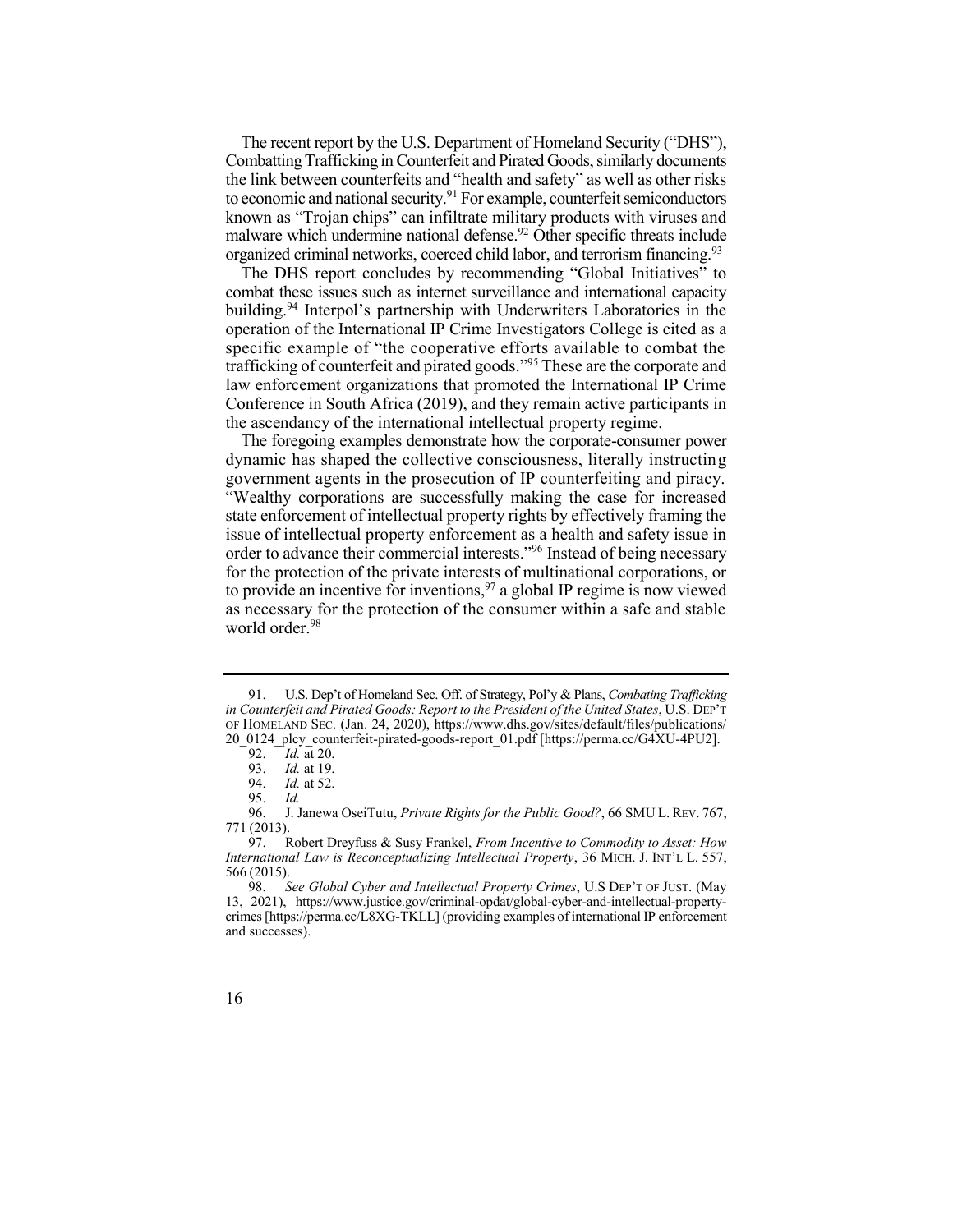## V. CONCLUSION

 The corporate-consumer power structure operating behind the international intellectual property regime exhibits at least five different elements of power: (1) power is exercised overtly as corporate interests and their corresponding government agents openly state their preference for the global IP regime, couching its benefits in terms of the public goods of health, safety and security; (2) power is signaled more covertly through corporate lobbying and agenda-setting, including the maintenance of international intellectual property as an issue in international trade agreements like TRIPS; (3) power is manipulated to obtain voluntary consent using modern psychological techniques to develop an ethic based on consumerism where identity is subconsciously tied to corporate products and brand names; (4) power is demonstrated in a Foucauldian manner capacity building, and (5) power is effected through the dissemination of ideas and legal norms which serve to perpetuate the legitimacy of the through international law enforcement, internet surveillance, and legal international intellectual property regime.

 The resulting prosecution of international IP crimes in developing countries has, at least in some respects, negatively impacted international development. As argued by Stiglitz, global inequality is being reinforced through a system that (1) restricts access to knowledge-based goods according to for future development.<sup>99</sup> Therefore, the uneven results of the international as grants, prizes, tax incentives or other public financing<sup>101</sup> has gained any because any such reform must first confront the reality of the corporateability-to-pay, (2) transfers wealth to the hoarders of knowledge through a system of rent-extraction, and (3) ultimately undermines the economic productivity of lesser developed countries by restricting knowledge as basis intellectual property regime must eventually be confronted through globalized dispersion incentives.<sup>100</sup> However, no other model of development, such significant traction in the establishment of an alternative regime. This is

 TIMES (July 14, 2013), [https://opinionator.blogs.nytimes.com/2013/07/14/how-intellectual-](https://opinionator.blogs.nytimes.com/2013/07/14/how-intellectual) property-reinforces-inequality [<https://perma.cc/HY5S-ZKNV>] [hereinafter *How Intellectual*  Century 61-68 (July 2017), [https://cepr.net/images/stories/reports/baker-jayadev-stiglitz-](https://cepr.net/images/stories/reports/baker-jayadev-stiglitz)99. *See* Joseph E. Stiglitz, *How Intellectual Property Reinforces Inequality*, N.Y. *Property Reinforces Inequality*]; *see also* Dean Baker, Arjun Jayadev & Joseph Stiglitz, *Innovation, Intellectual Property, and Development: A better set of approaches for the 21st*  innovation-ip-development-2017-07.pdf [\[https://perma.cc/R6ZS-LTJF](https://perma.cc/R6ZS-LTJF)].

<sup>100.</sup> *See* Stiglitz, *supra* note 10, at 320.

 101. *See How Intellectual Property Reinforces Inequality*, *supra* note 99.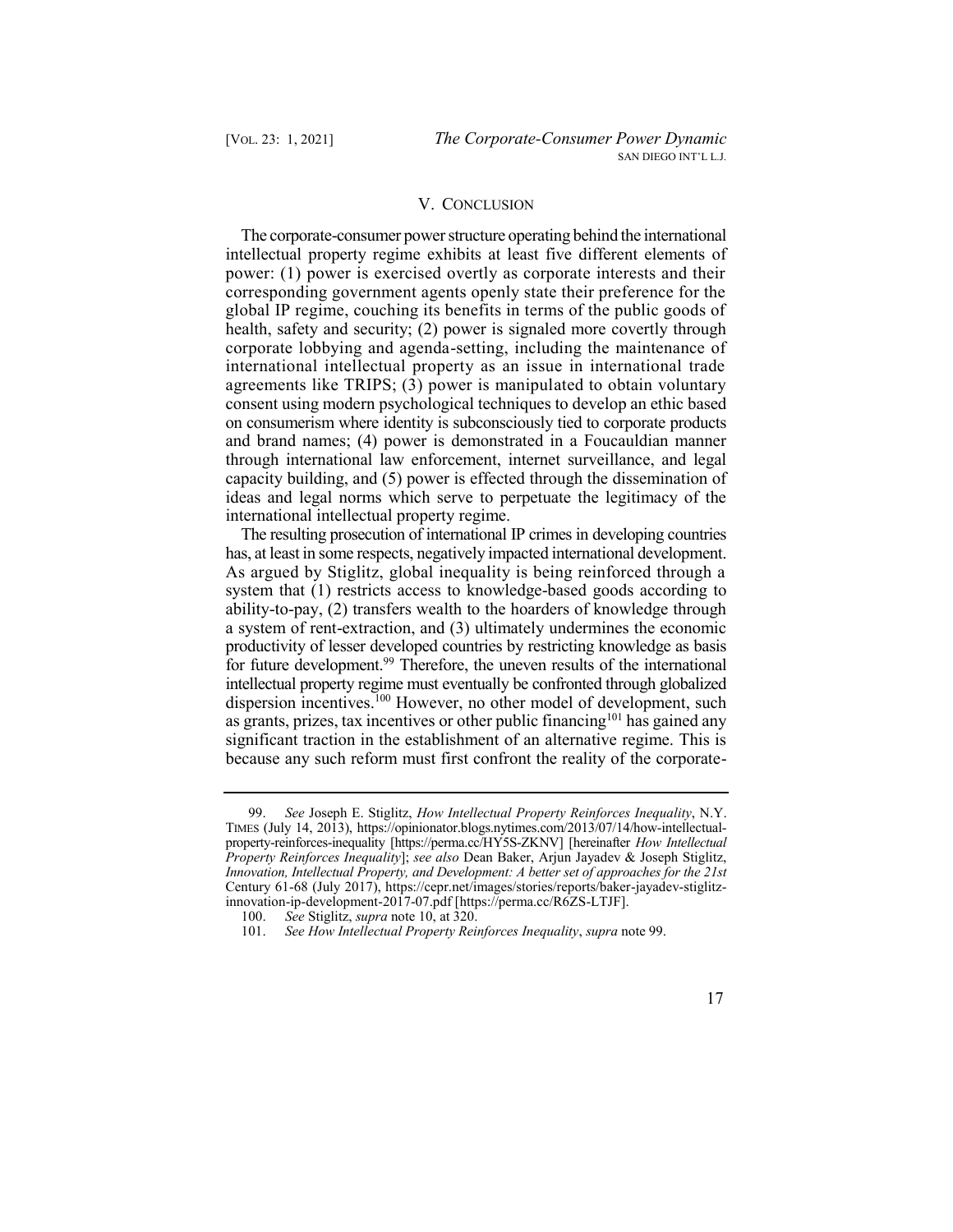consumer power dynamic operating behind the international intellectual property regime.

 Historically, international law enforcement regimes have been concerned with the elimination of global public evils. For example, the classic law international system."<sup>102</sup> The regime to eliminate the global public evil of enforcement regime to eliminate the international slave trade in the nineteenth century was made possible "because of Britain's hegemonic status in the the slave trade was accepted internationally "because it was recognized that Great Britain intended to police the regime and possessed the naval capacity to do so." $103$ 

 In contrast, under the international intellectual property regime, enforcement is being conducted within the jurisdiction of individual nation-states. The enforcement is driven at the behest of the corporate-consumer power IP regime was negotiated utilizing the hegemonic power of the United States, in reality it was the corporate interests dictating the negotiations through their governmental agents. The corporate-consumer power dynamic has subsequently sustained the corporate agenda by defining counterfeiting and piracy as global public evils. As a result, corporations have successfully pushed for the international restriction of knowledge as a global public good. Propelled by this dynamic, multinational corporations preserve and enhance their rights to exclusive development of knowledge on a global basis, thereby frustrating attempts to promote a more equitable development dynamic for the protection of corporate property. While the international model.

 Nevertheless, an understanding of how the corporate-consumer dynamic operates may help advance potential solutions to address the inequities, while at the same time retaining the beneficial aspects of the regime. One hurdle for greater equality is that multinational corporations have been able to leverage the corporate-consumer power dynamic to affect public policy and mitigate the effects of any time limits on IP enforcement. Given of international IP enforcement for limited times and in limited venues. This is the general approach that seems to be advocated for by Stiglitz and his followers. However, the solution may also involve readjusting the narrow focus of multinational corporations within public policy debates by fostering an enlightened global citizenship that is more consistent with public works projects. Over time this could even evolve into a fiduciary obligation that will take into account, at least in some measure, the public this dynamic, one of the potential solutions could include the rebalancing works aspect of intellectual property rights.

<sup>103.</sup> Little, *supra* note 73, at 297.



<sup>102.</sup> Little, *supra* note 73, at 297.